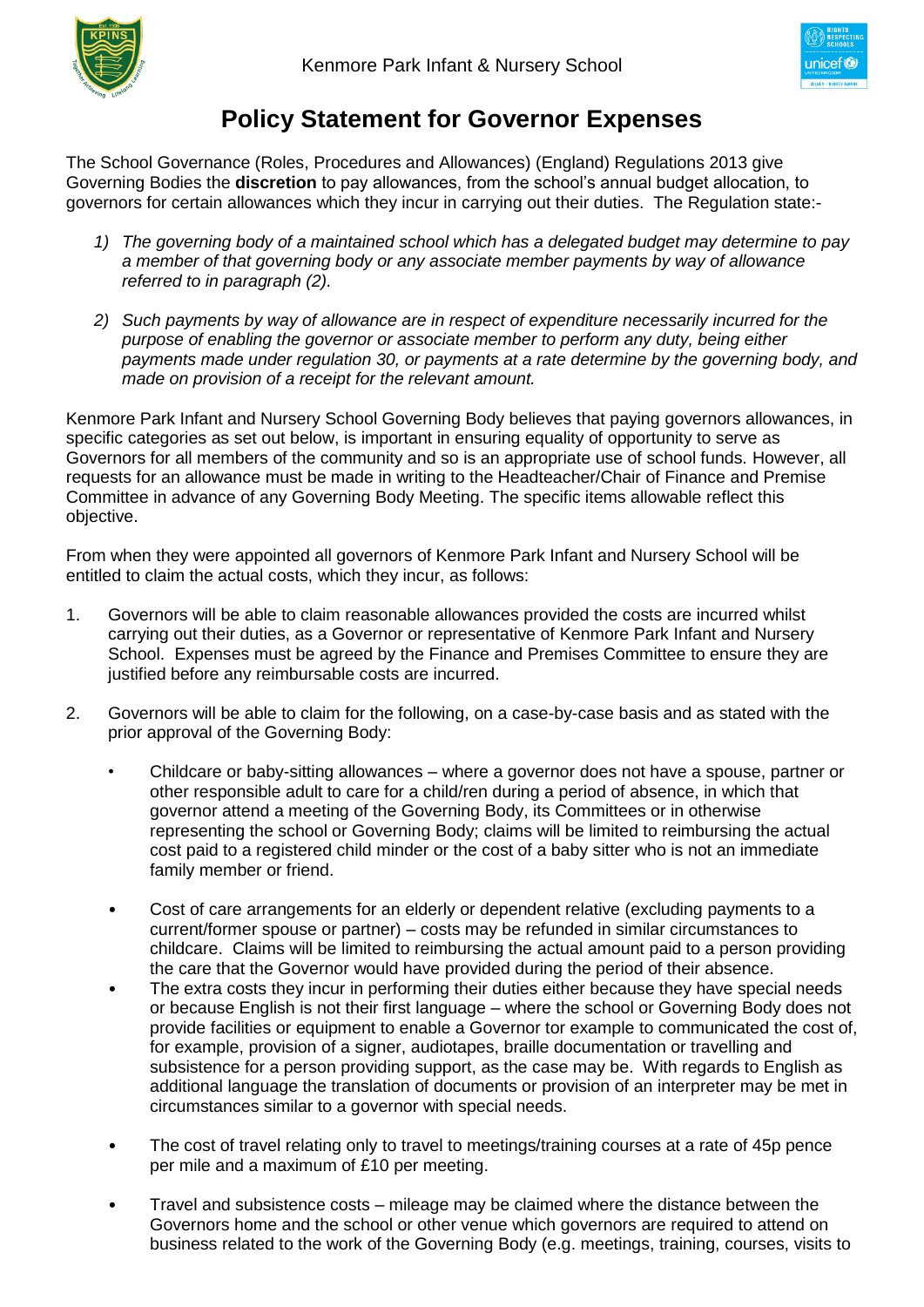



other providers, etc.) exceeds 3 miles. Where necessary, the cost of parking to enable attendance of business away from the school site will be reimbursed to the level of the actual charge paid, upon production of a valid receipt. The use of public transport (where available) is encouraged, and fares will be reimbursed on the basis of actual expenditure, up to the level of standard class rail travel. In cases where no public transport or personal vehicle is available, the cost of a taxi fare will be reimbursed up to the level of the actual fare paid, upon production of a valid receipt. Mileage allowance will be reimbursed at the rate of 45p per mile. This is based on the HMRC rate per mile and criteria as stated in the updated document 6<sup>th</sup> April 2017. Payments of expenses where these have been or are already met by the LA or other body are excluded from this policy.

- Requests re: Telephone charges, photocopying, stationery, postage etc. may also be considered however, on the whole the school office will undertake and provide stationery and photocopying.
- Any other justifiable allowances.

The Governing Body at Kenmore Park Infant and Nursery School acknowledges that:

- Governors may not be paid attendance allowance (i.e. payment for attending meetings);
- Governors may not be reimbursed for loss of earnings.
- All requests must be considered in light of the school's budget especially as this is decreasing year on year.

## **Making a Claim**

Governors wishing to make claims under these arrangements, once prior approval has been sought, and agreed, should complete a claims form (obtainable from the Clerk to the Governors), attaching receipts, and return it to the School within two weeks of the date when the expenditure was incurred. These will be submitted for approval by the Chair of Governors or Chair of Finance for final approval.

Claims will be subject to independent audit as they form expenditure of public funds and may be investigated by the Chair of Governors (or Vice Chair in respect of the Chair of Governors) if they appear excessive or inconsistent.

To reduce administration unless substantial sums are involved Governors are asked to claim termly in arrears, prior to the end of the financial year in question. Claims should be made on the approved form to the Headteacher and authorised by the Chair of Governors.

Since expense payments form part of the expenditure of public funds, all requests must be approved in advance and considered in light of the school's budget especially as this is decreasing year on year.

This policy will be reviewed by the Governors annually.

**Date ratified by the Governing Body:** 13<sup>th</sup> October 2021

**Date of Next Review:** September 2022